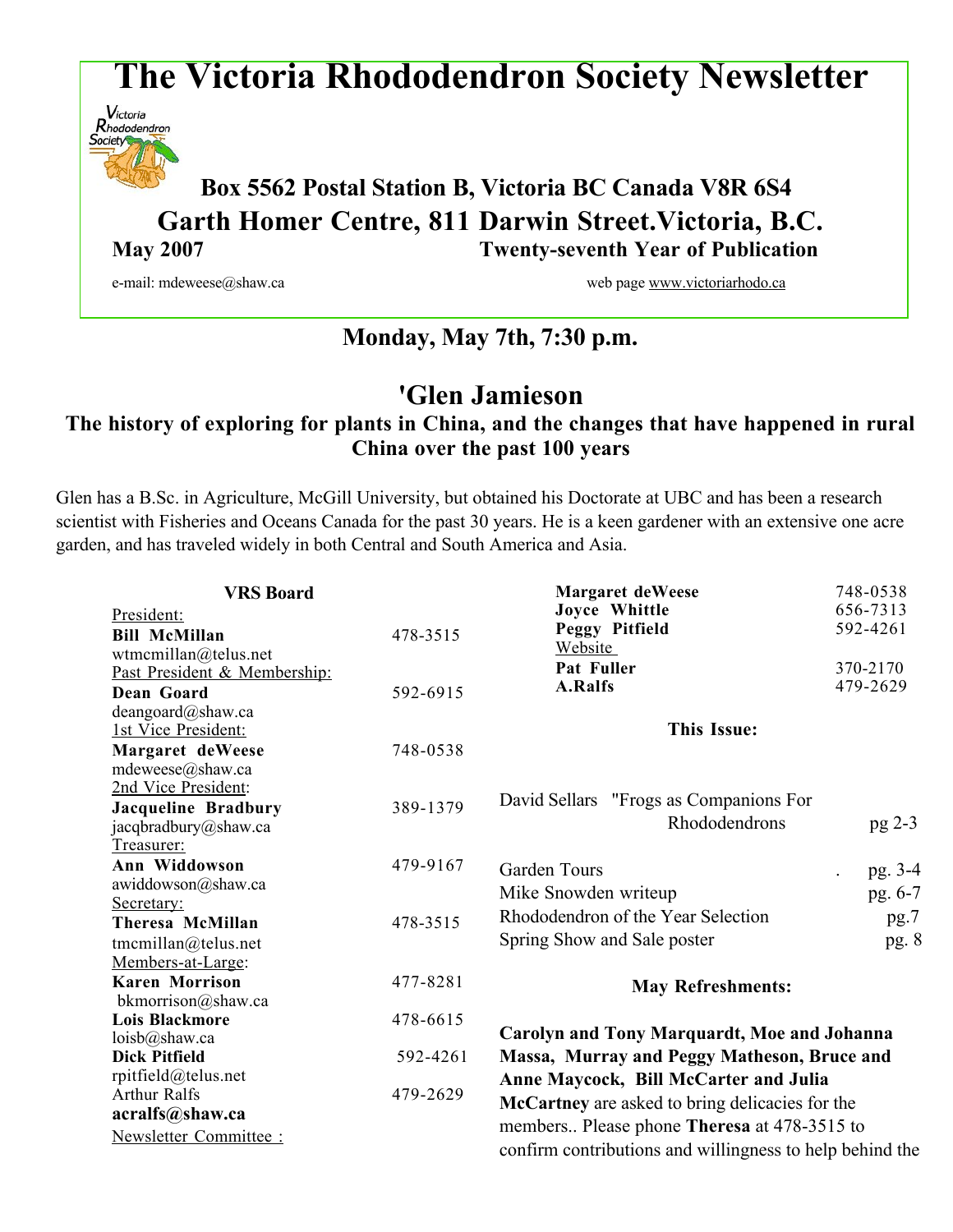**Remember our website is victoriarhodo.ca Newsletter pictures are in colour and the newsletter is in HTML so it is easy to read! Thank you Arthur and Pat.**



photo :Margaret deWeese

# **Frogs as Companions for Rhododendrons by David Sellars**

#### from ROOTSTALK by Indumentum FSRS

Visitors to our garden have often commented on the lack of rhododendron leaf weevil damage and asked what our secret was. The only explanation I could think of was that we put a lot of effort into planting, watering and fertilizing and that healthy plants are less prone to insect attacks. We are also careful not to plant under evergreens that create the dry conditions that weevils like so much and we provide extra water, even during wet spells in the Spring, for plants that are partly sheltered by evergreens. But that still did not explain why a Scarlet Wonder, reportedly prone to weevil attacks, planted in clay among boulders half way up the rock garden has never had a piece chewed out of a single leaf.

A couple of years ago I planted out some cuttings of *R. globigerum, R. nakotiltum and R. taliense* under a cherry tree on the east side of the garden in a new rhodo nursery bed. Within a few months these plants were so damaged by weevils I thought they were not going to survive. I blamed the dry conditions under the cherry, which has shallow roots. I moved the plants over to the west side of the garden and they flourished.

That year was a particularly wet Spring, but we did not have too many slugs because they had provided food for the frog population explosion from our three ponds on the west side of the garden. We used to have a fourth pond on the east side of the garden but I had filled it in as part of creating the rhododendron nursery. The correlation was too strong to ignore. No ponds, and therefore no frogs, on the east side had resulted in weevil damage. There was no weevil damage on the west side of the garden where most of the rhododendrons are and where there are also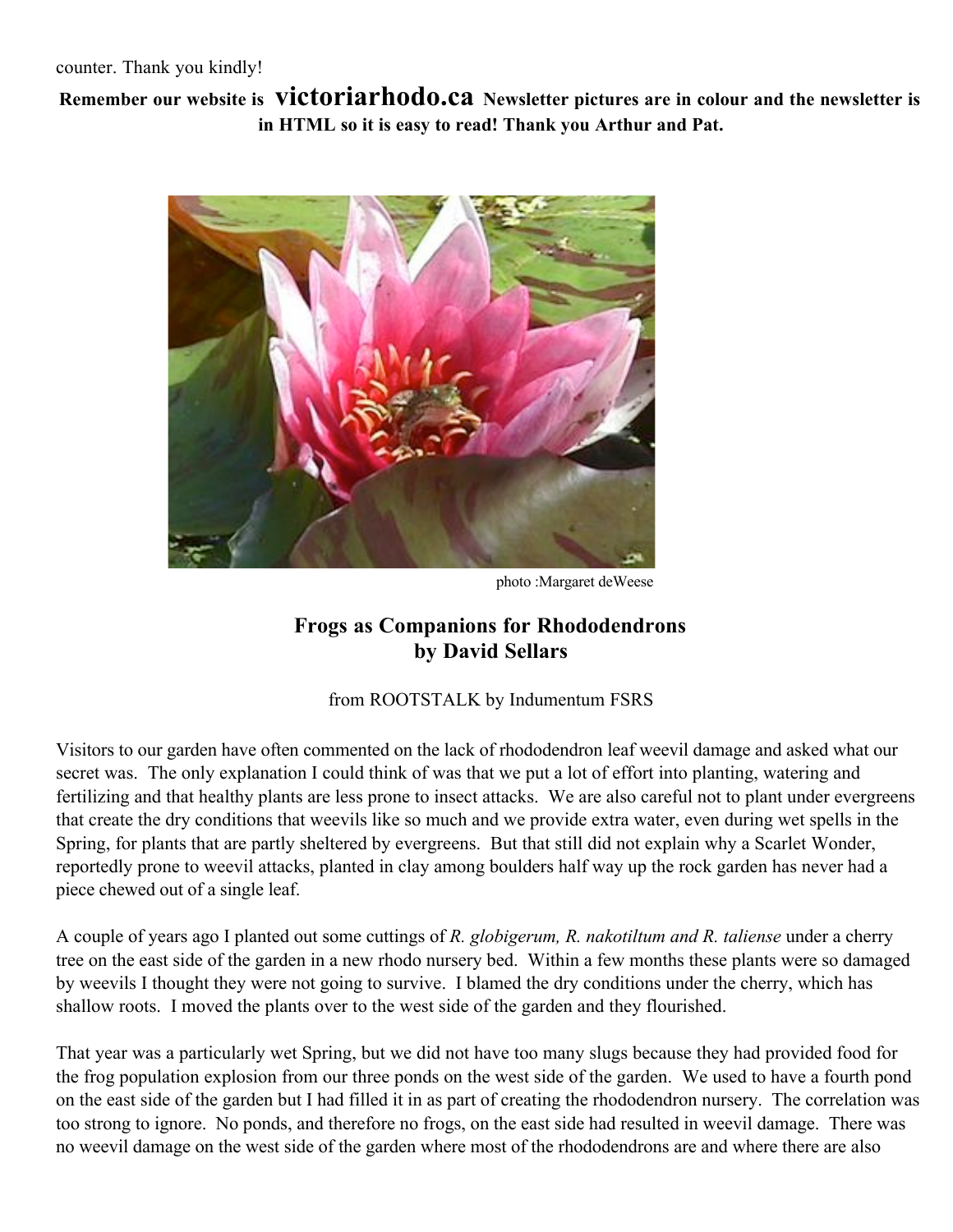ponds and frogs.

So I looked up weevils and frogs on the internet and found the RHS Advice page where, after picking off the weevils by torchlight and trapping them with sticky barriers, they recommend encouraging natural predators such as birds, frogs, toads, shrews and hedgehogs. Well we can't do too much about encouraging hedgehogs but filling your garden with frogs is easy. Just build a pond and they will come.

We also have many Rufous-sided Towhees, ground-feeding birds that love scratching about in the mulch under bushes where weevils hide. They like a bit more cover than rhododendrons provide, so planting some other bushier shrubs among the rhodos is probably a good idea to keep them happy.

So there you have it. No prowling about the garden in your nightie with a flashlight, squishing weevils between your thumb and finger. Just sit back and let those frogs and Towhees do all the work for you.

### **GARDEN VISITS**

#### **Thursday, April 19 from 6:00-8:00p.m. THE MCMILLAN GARDEN.. 562 HALLSOR DRIVE**

Our garden is on a normal city lot, so space is a factor. We have three raised beds, two with shade covers because shade is minimal on most of our lot. The front area features heathers, designed to 'sweep through the seasons'. Six of the other beds are rhododendron-centric but companion plants add year-round interest. One bed with Berberis, a Pin Oak, a pogonanthum rhododendron and other drought tolerant plants is kept very dry. Magnolias, Smoke Bush, Pieris, lilies, roses - a range of other plants have found a place in our garden. It is a work in progress and the lawn area shrinks each year.

**Directions:** Coming from town, take Hwy.1 to the Colwood/View Royal (exit 10) exit. Continue on Sooke Road to Ridley Drive. (Colwood Pentecostal Church is on the right.) Turn left on Ridley Drive for one block. Turn right on Jenner for one block and we are right on the corner at 562 Hallsor Drive. If all else fails, call 478-3515.

## **Wednesday, April 25 from 6:00-8:00p.m. THE MORRISON GARDEN 2150 FERNDALE ROAD**

After more than thirty years, we are still changing our garden. We have collected mostly species rhododendrons, but, as there are no hard rules, we have hybrids too! We have many companion plants, including hellebores, cyclamens, hostas, ferns, magnolias and cornus…and a rapidly disappearing perennial bed. Basically our garden is a collection of plants we like, arranged so we get maximum pleasure out of our space! But kids grow, plants and trees die and freezes happen HELP!!…we're always reworking the garden. Come and enjoy a walk through!

## **Saturday, May 5 from 1:00 to 3:00p.m. THE PEET GARDEN 8600 Klee Wyck**

The garden created by the late Joan and Bob Peet is situated in North Saanich on a steep wooded slope. It is on the waterfront and has a seasonal creek running through. This mature garden features rhododendrons, camellias, Japanese maples and dogwoods under a canopy of big-leaf maples, arbutus, fir and cedar trees. **Directions:** 8600 Klee Wyck Road is off West Saanich Road, on the ocean side, about halfway between Mount Newton X Road and McTavish Road. If you are coming from town, it is just past Peninsula Nursery. Please park on Klee Wyck Road and walk down the steep driveway.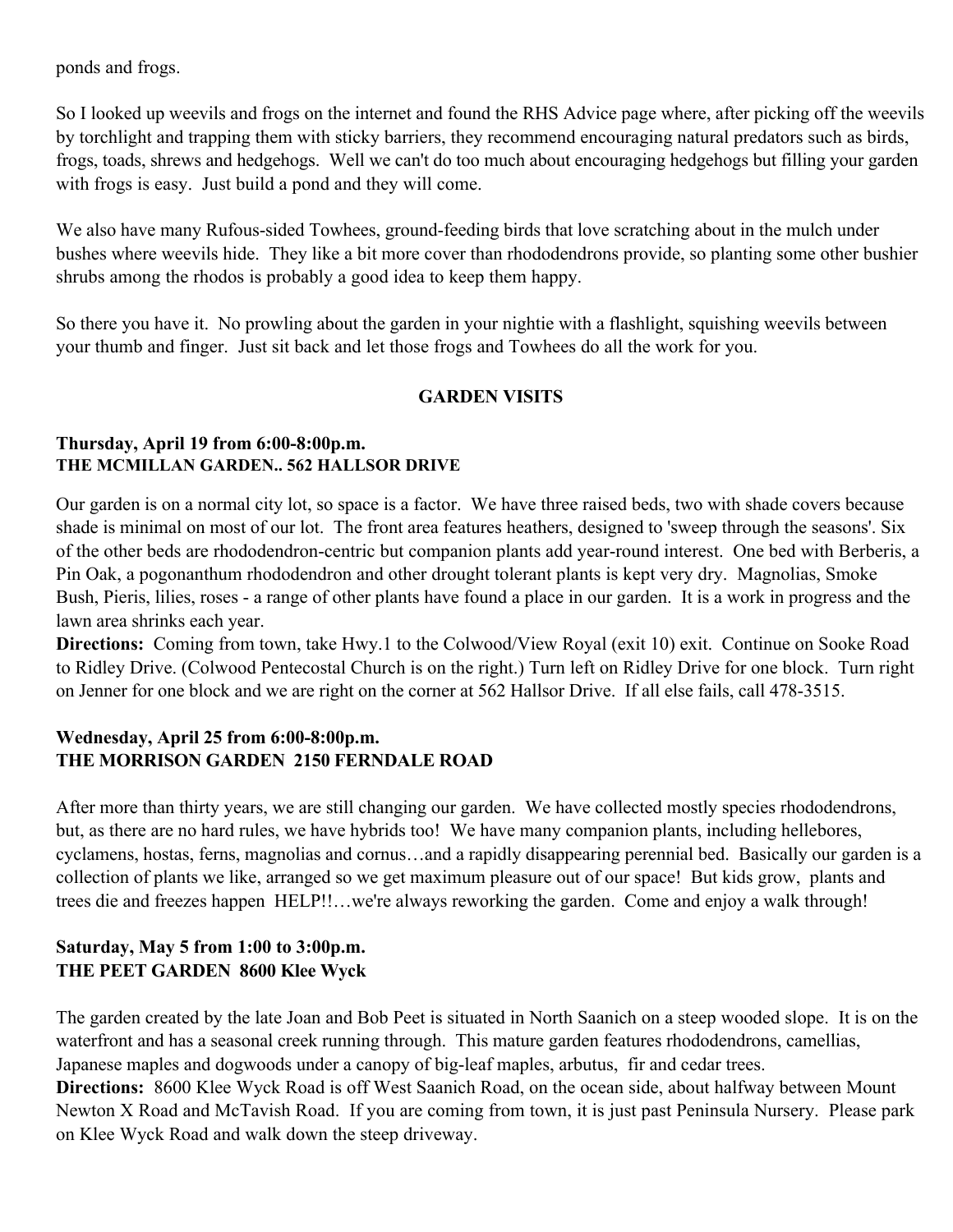## **Saturday May 5 from 2:00 to 4:00 p.m. THE TRELAWNY GARDEN**

John and Ruth were a great team and when John passed away in December Ruth was determined to keep the garden as it has always been, open to those who truly love gardens. This is such a special garden, situated on an acre of hillside above Deep Cove. It is mainly a rhododendron garden with wonderful specimen trees, now reaching great heights. Dappled shade and interesting crisscross paths take the visitor on a journey through this lovely woodland garden. 11388 Chalet Road, North Saanich. Please park at the top and walk down the steep driveway.

### **Sunday May 6 from 2:00 to 4:00 p.m. THE DANCER GARDEN 3950 Sherwood Road**

Ours is a very young garden as when we bought the property, it needed lots of work. Every variety of weed that could possibly grow in Victoria had found a home in this garden. We started by removing and clearing. You will find that most of our plants are species: rhododendrons, ferns, magnolias, peonies, as we think they are important to grow. I once read that it takes eight years before a garden begins to develop. We think that by the end of eight years, the bones of this garden should be established.

### **Sunday, May 6 from 2.00 to 4:00 p.m. THE LYNN GARDEN 3913 Woodhaven Terrace**

Our garden has many rhododendrons, but you will also find many companion trees and shrubs under-planted with spring bulbs. Our aim is to have a low maintenance garden with year-round interest. Included are many native plants, most adapted to handling our very dry summers. Additional summer interest is added with annuals planted in pots on the patios. As well, there are a number of "small treasures" we keep in pots.

### **Saturday, May 12 from 12:00 to 2:00 p.m. THE JOHNSON GARDEN 635 Lost Lake Road**

We are situated on Teanook Lake and built our own log house in 1975 through 1981. We inherited a number of rhododendrons from my wife's father, Dr. T.M.C. Taylor, who lived on the other side of the lake. Since that time we have collected a number of rhododendrons. Last year we had a pond and waterfall installed in what we call the Rhododendron Dell, adding several new rhododendrons. The garden is very much rhododendrons established amongst the native vegetation.

**Directions:** Coming from town, take Hwy. 1 to the Langford/Highlands (exit 14), taking the Highlands option. Continue on Millstream Road until you come to Lost Lake Road. Turn right and continue on Lost Lake Road to 635. If all else fails, call 474-1349.

## **Apologia:**

VRS trophy photos last month were taken by **Jason Jones**

Comments from a new member

A **Help Column** would be useful. So, if you have questions please send them in to the newsletter and we'll try to answer them for you and others who may be experiencing the same problem. Great idea Marty!

# **Please look out something "garden related' for the Show Raffle and bring to the set up or on the 28th. Thank you from Margaret**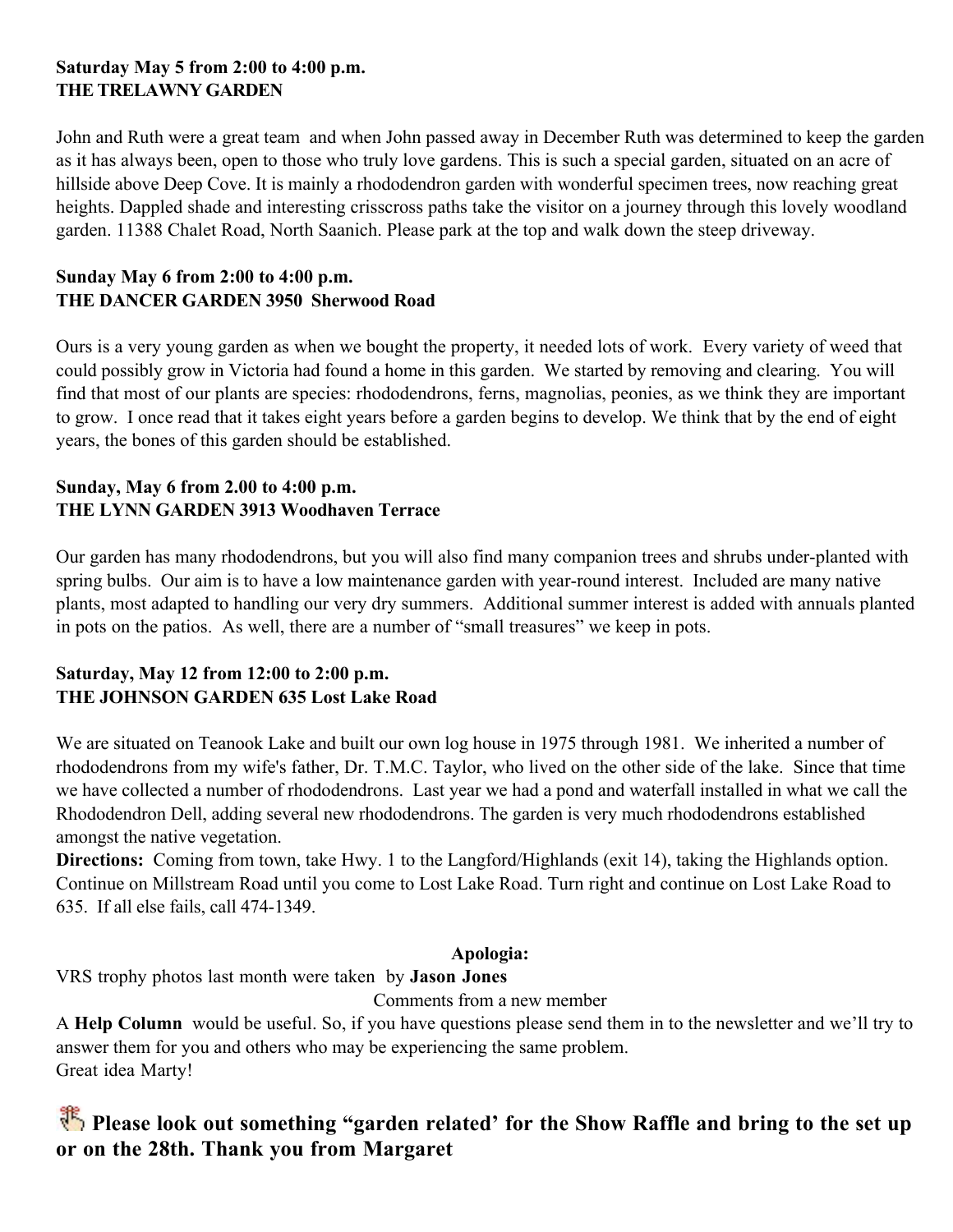

painting of **Mike Snowden** by **Raymond Piper**

We were treated to a vision of Rowallane garden in Northern Ireland of the Rev. Moore and his nephew,Mr. Armitage Moore's by the recently retired Head Gardener, Mike Snowden, BEM. AHRHS.

In a special book I have by J.G. Millais, he wrote: "There is a letter from Mr. Armitage Moore who has a good garden under the Mourne Mountains in Co. Down at Rowallane, Saintfield:

"'The whole place is a sort of natural rock-garden on a very generous scale. The soil is mainly a good friable loam free from lime, well drained and reasonably undulating the ground well laid out and furnished with suitable timber. During the last fifteen years I have done a considerable amount of planting of confers, and ornamental trees and shrubs. I have also made a rock-garden which competent critics think well of. My head man has been with me all this time and I will only say of him now that I have seldom met a better propagator or more skilled cultivator. We have always been keen about Rhododendrons, and we began growing some Himalayans from seed some ten or eleven years ago, mainly arboreum, Griffithianum, companulatum, Falconeri. camplocarpum, Thomsoni, etc. Since then we have made steady progress, and of late I have been endeavouring to form as complete a collection as possible of the newer Wilson and Forrest introductions. In this I have been assisted by both Kew and Glasneven, and a moderate capacity to purchase new plants wherever I could obtain them but it is difficult as an outsider to get hold of the these latest and best introductions....'

and then Mr. Armitage Moore goes on to give a complete list of the selection of species growing at Rowallane, Saintfield, June 1918. One has to remember the difficulties of obtaining plants during the First World War and the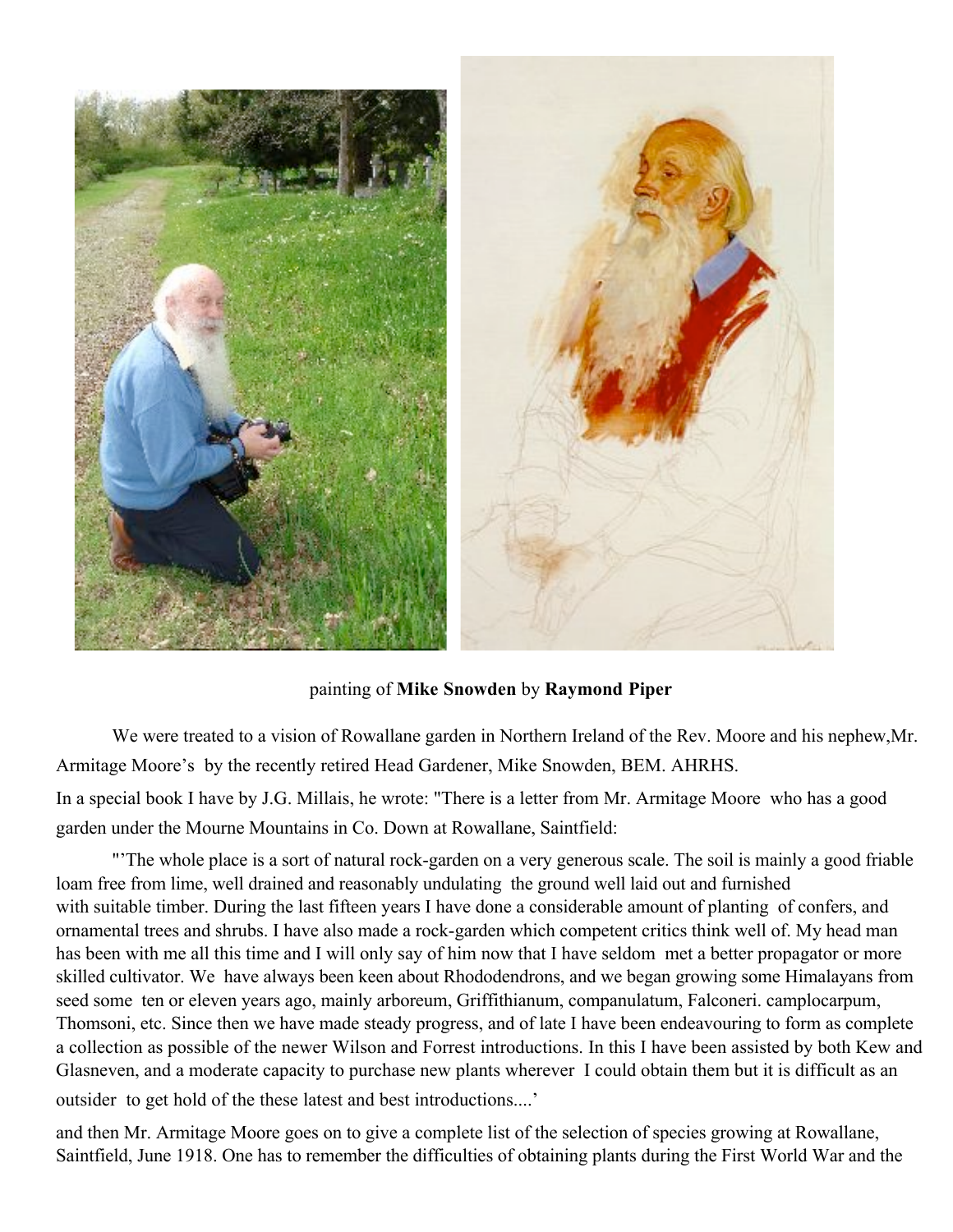attitudes of the establishment of the English toward the Irish!

Mike Snowden, who has so ably followed in the footsteps of the Head Gardener glowingly reported on by Mr. Hugh Armitage Moore, spoke about the ice age glacial deposits which left Ireland striated, boulder-strewn and undulating. Mike explained that the Rev. Moore had incorporated the natural landscape by planted sheltering trees. They later shielded rhododendrons , magnolias and many other specimen plants collected and planted by his nephew during that golden age of plant expeditions to Asia. Today the fifty -two- acre garden under the direction of the National Trust astounds visitors: the moist temperate climate and expert care have created a rhododedron paradise where individual plants grow to forty feet. Mowed grass paths lead from area to area. the walled garden in which the Reverend J. Moore produced fruits and vegetables was later used by his nephew, Hugh Armitage Moore, for propagating material which eventually went out into all areas of the garden. It is now purely ornamental. Other areas are the hospital, the paddock, old and home wood and also the spring ground which contains Wilson's best fifty azaleas. Mike reinroduced meadows where wild orchids and other native flowers flourish. he had a small staff of four, and together they managed the hustle and bustle of a famous garden open to the public. The main house is now the Regional office of the National Trust. There is a fine balance to maintaining the spirit of the garden and overseeing the ecomomics of running such a place. It is truly a garden for all seasons, as evidenced by his slides. Mike has promised us an article for a future newsletter. Margaret deWeese

And to **Don and Joyce Whittle** who hosted the Snowdens , to **Carol Dance**r who showed them Government House Gardens, to **Keiko Alkire** and **Valerie Murray** who showed them the Abkhazi Garden and all those who welcomed them to their gardens, a HUGE thank-you from the club and the Speaker chairperson!



**R. 'Cowichan'** photo by Margaret deWeese

Would people be interested in a tour in the Fall to the Cowichan Valley? We'll visit one or two gardens and stop at the Cherry Point vineyards, run by the Cowichan Tribes, to have a tasty tour of their award winning wines and. Possibly we may meet up with our sister club, the Cowichan Valley Rhododendron Society, Please let us know if you are interested.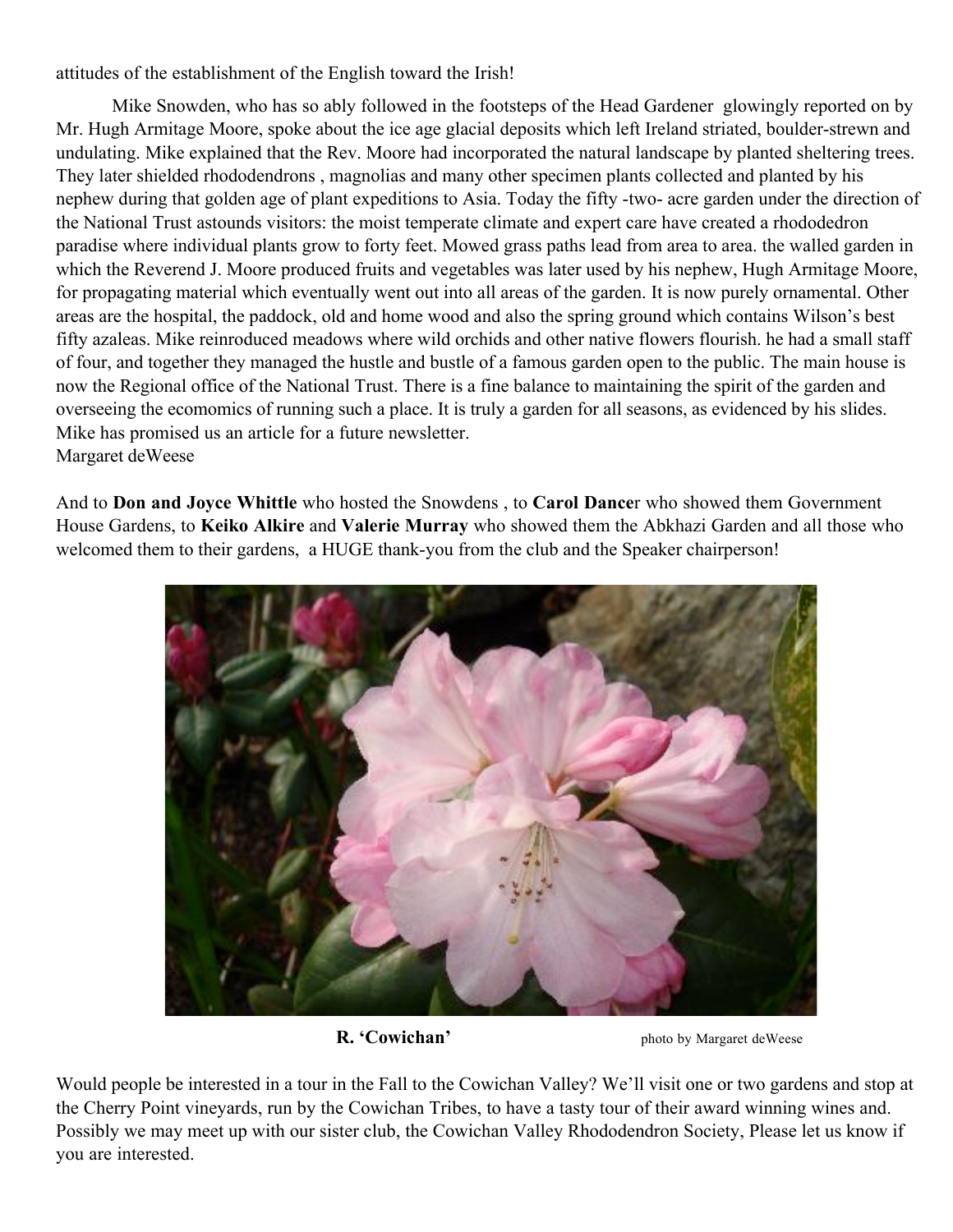#### **AMERICAN RHODODENDRON SOCIETY**

Rhododendron of the Year Committee

To all ARS District 1, 2, & 3 Chapter Presidents,

It is time to choose the 2010 Rhododendron of the Year (ROY). I am contacting each Chapter President and suggesting you assign to one of your members the job of soliciting candidate rhododendrons for 2010 Rhododendron of the Year.

If you are a new Chapter President you may not know about the ROY program or why we ask for candidates 3 years in advance. Let me give you a brief explanation.

The ROY Program was set up to establish the best rhododendron performer in each of the geographical regions. It has become obvious that rhododendrons do not perform equally well in different regions. Climates, soil conditions, even insect populations affect how rhododendrons perform.

The reason for establishing the ROY 3 years in advance is to allow growers and nurseries to propagate and have the winning candidate rhododendrons available when they are announced as "Rhododendrons of the Year.

Each Chapter has designated rhododendrons that are Proven Performers in their area. From that list, they should select the best performer in each of the categories, (Elepidote, Lepidote, deciduous azalea, and evergreen azalea). It is best to have all members vote for his or her choice, and you provide me with the total count for each candidate. I will then mesh your results with the count from the other Chapters to determine the ROY for our region.

You must select candidates that have not been the ROY in previous years, Following is a list of previous winners:

| Year | Elepidote       | Lepidote       | deciduous azalea                   | evergreen azalea |
|------|-----------------|----------------|------------------------------------|------------------|
| 2002 | Ken Janeck,     | Ginny Gee,     | R schleppenbachii,                 | Hino Crimson     |
| 2003 | Taurus          | <b>PJM</b>     | Homebush                           | Purple Splendour |
| 2004 | Percy Wiseman   | Dora Amateis   | Arneson's Gem                      | Fascination      |
| 2005 | Horizon Monarch | Ramapo         | Nifty Fifty                        | Hilda Niblett    |
| 2006 | Pt. Defiance    | Wee Bee        | Washington Centennial Silver Sword |                  |
| 2007 | Nancy Evans     | Blaney's Blue  | Cecile                             | Mitsuki          |
| 2008 | Marie Starks    | Vibrant Violet | Yukon                              | Girard's Fuchsia |
| 2009 | Fantastica      | R. augustinii  | R. occidentalii                    | Komo Kulshan     |

I will need your results by May 1 2007. I will merge your votes with the votes from the other Chapters to make the final selection.

Y**ou can put your vote on our website victoriarhodo.ca**

## Please fill in YOUR four selections. It is rhododendron homework!!! Ypu can also write down your four on **paper and submit to Bill McMillan before May 1sr.**